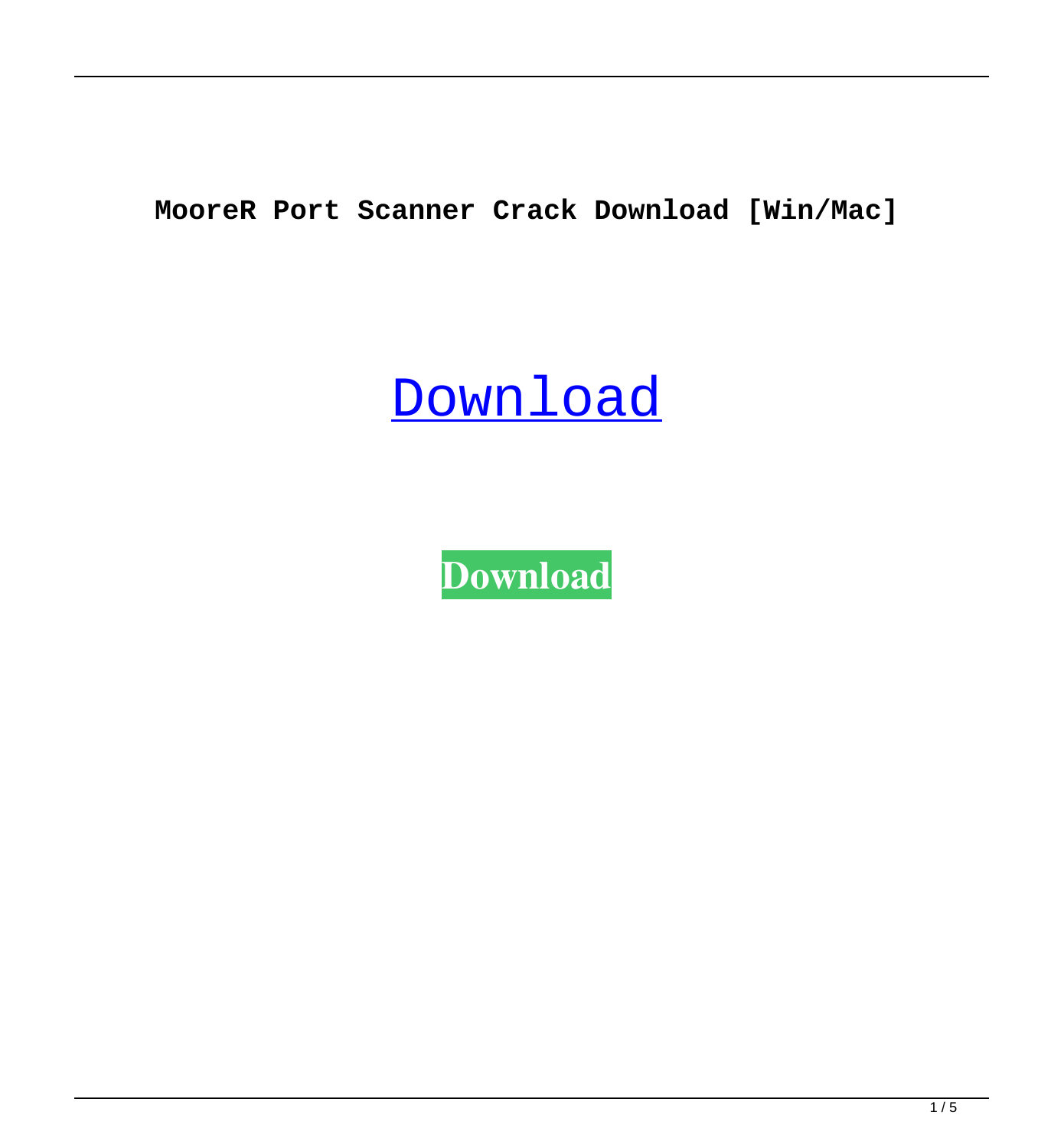## **MooreR Port Scanner Crack For Windows [Updated-2022]**

Free download MooreR Port Scanner and get all its ports scanned on the local network. If the port is not open, then no description will appear on the screen No history is kept, but you can view the results at any time later on No messages will be sent to the user MooreR Port Scanner - 4 out of 5 based on 508 reviews 6/5 Where to download MooreR Port Scanner Download MooreR Port Scanner for free here. MooreR Port Scanner screenshots MooreR Port Scanner - What's new MooreR Port Scanner 1.0.0 for Windows 10 was updated on May 19, 2019, and we reviewed it as soon as we got our hands on it. Download MooreR Port Scanner 1.0.0 from the link below.1. Field of the Invention The present invention relates to an apparatus for packaging products such as wood products in cartons in a vertical form-and-fill packaging (VFFP) machine. 2. Description of Related Art A conventional VFFP machine is an apparatus for producing a large number of packages at a relatively high speed, and is also suitable for producing cartons for packing wood products such as sawdust. In a known VFFP machine, a large number of products such as sawdust, for example, is carried on a belt that moves forwardly and backwardly. The products are fed at a predetermined angle on the belt and are deposited on a moving conveyor, whereafter they are deposited vertically on top of one another to produce a layer of products. Thereafter, the layer of products is moved in the form of a package for packaging of products, or is cut from the moving conveyor to produce a plurality of cartons. Such a conventional VFFP machine has a structure in which the products are deposited vertically on top of one another. Thus, the products can be packed efficiently and the products are not allowed to fall to the bottom of a carton, where they may get muddled. However, when a layer of products is moved in the form of a package for packaging of products, the layer of products is fed toward the edge of the conveyor, and accordingly, products deposited on the conveyor are not always efficiently packed in the carton. Further, in the case of cutting the layer of products from the conveyor, a cut is made in the moving direction of the

#### **MooreR Port Scanner Crack**

Macro tool. Use to record a sequence of commands. Store the sequence of commands as a text file, and save to the currently active directory. Use the Macros Editor to view, edit and create Macros. Netscan: Network Scanning tool. Use to probe a target computer's network for open port(s) on specified hosts. Uses the TCP/IP protocol to discover open TCP ports. Macros Editor: Macro Editor Tool. Use to create Macros and import Macros into any Kaspersky product Macros: Macro File. A text file containing the commands that will be executed when a Macro Record/Playback command is selected. FAQ Q. The Macros Editor doesn't show up after trying to run a Macro A. A Macro won't work until it is saved as a Macro file. Q. Is it possible to scan a selected range of ports? A. You can set a target range in the Macros Editor (System/Preferences/Macros/Main/Target Range). Q. The Macros Editor shows an error message 'Unable to fetch the MACROs'. A. Update Kaspersky. Q. I get an error message 'Unable to open this application' while using Macros Editor A. If you get this error message, please delete the Kaspersky folder in the Program Files directory, reboot the computer, and try again. More info WEB Homepage: Kaspersky Forum: Moorestown, NJ – August 26, 2018 – Kaspersky Labs, the global leader in Internet Security, today announced the public release of a new version of the award-winning Kaspersky Internet Security with Email & Web Shield. This new version delivers new personalization options and the ability to block unwanted emails in exchange for ad-free experience. The protection works without any previous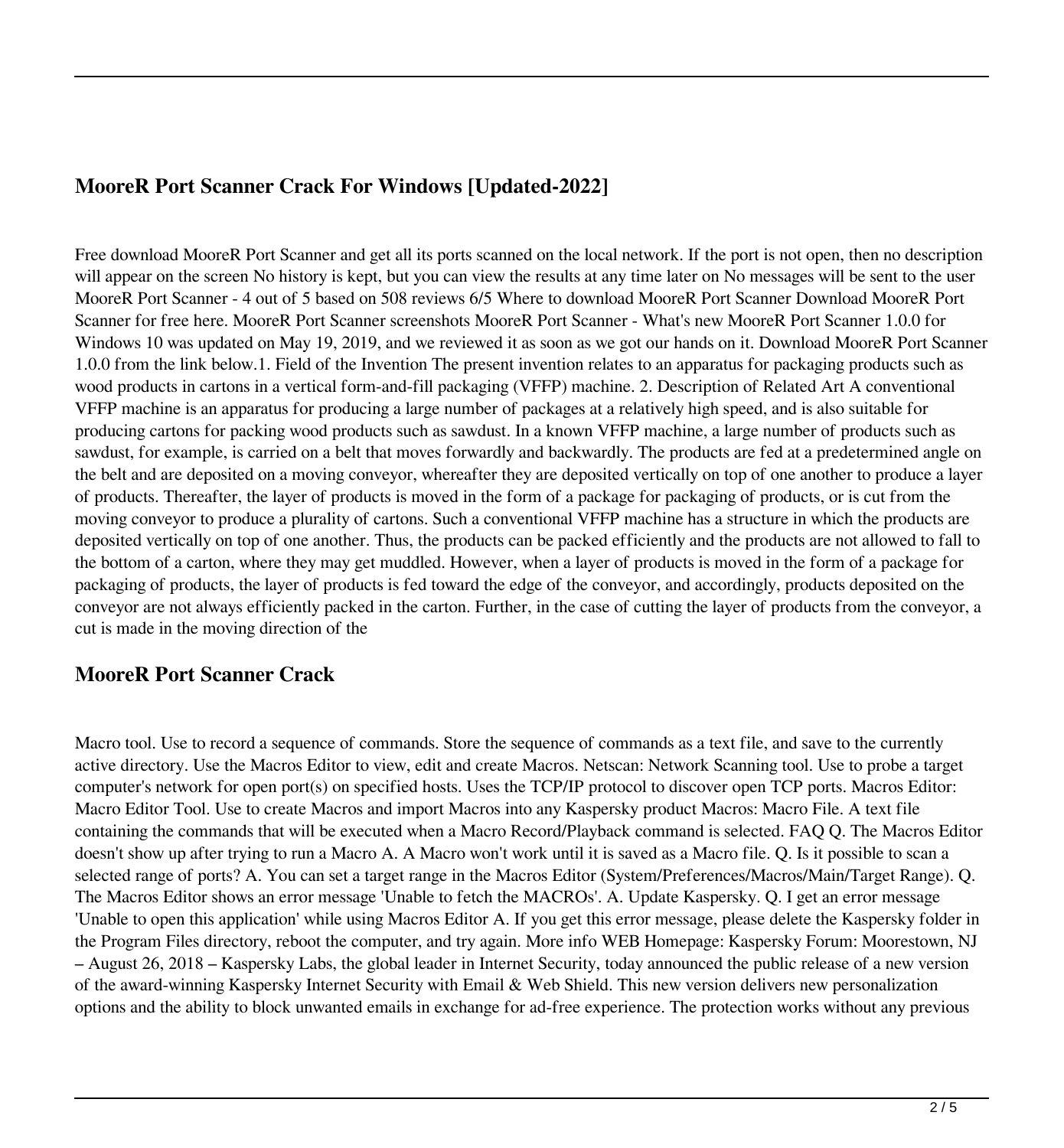configuration or downloading updates; with this new release, Kaspersky Internet Security is able to adapt to the privacy preferences of each user, based on a comprehensive analysis of usage habits. With this new release, the product's option to block unwanted emails has been improved. The feature blocks content such as spam or phishing messages which was not previously possible with this 77a5ca646e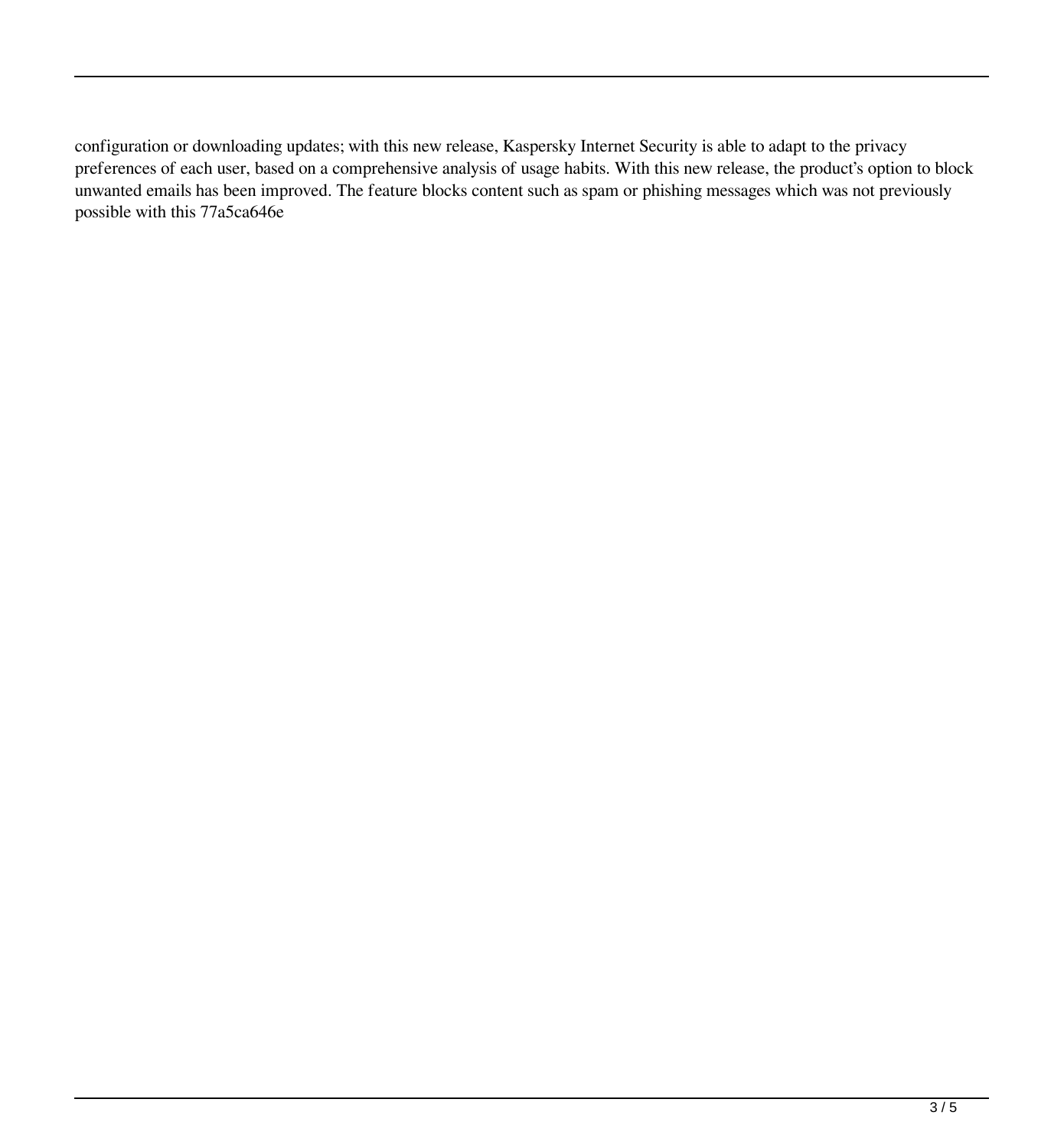### **MooreR Port Scanner X64**

A lightweight port scanner for iOS and Android. Scan ports, hosts, domains, and any other online resource to gather valuable information about it. Get all online resources info by scanning ports (such as open ports, running services, and more) of specific target. Launch a port scan, host scan, or domain scan with just a few clicks. Comments i have installed this app few months ago and find it very useful for my office based work. i like the UI of this tool and it is very easy to use. thank you for giving this tool to us.Evaluation of bleaching efficacy of hand-made "Pali-cana" dentifrice on white spot lesions. Bleaching the teeth whitening toothpaste "Pali-Cana" is based on the principle of removal of the top layer of enamel, which is responsible for the intrinsic or acquired yellowness of the tooth and subsequent re-mineralization of the enamel surface. This study was designed to evaluate the efficacy of bleaching toothpaste "Pali-Cana" on acquired white spot lesions (WSL). Thirty patients with minimum of 12 natural white spot lesions were selected. The lesions were classified into 3 groups based on the severity of the lesions: non-cavitated lesions with an area of 5-10 mm(2) (group A); non-cavitated lesions with an area of 10-15 mm(2) (group B); cavitated lesions with an area of 25-30 mm(2) (group C). In all the patients selected, at least one half of the anterior teeth were included in the study. In group A, bleaching was done at the baseline, and after 21 days following that, the teeth were evaluated by Vickers' hardness testing and 2, 2-thiobarbituric acid (TBA) test to assess the effect of bleaching on WSL and the amount of surface microhardness loss. In group B, bleaching was done at the baseline and after 21 days, the teeth were evaluated for surface microhardness loss and using a shade guide. In group C, bleaching was done at the baseline, and after 14 days, the teeth were evaluated for surface microhardness loss and using a shade guide. In group A, after 21 days, significant increase in microhardness was observed as compared to the baseline. In group B, there was no significant change in microhardness. In group

## **What's New In?**

A lightweight and intuitive port scanner. - Automatically detects the hostname and IP address of the machine. - Configures how often to ping the host and how to view results. - Easily creates regular and stealth scans. - Easily runs stealth scans against multiple hosts. - Automatically checks for open ports. - Automatically detects the start of the scan. - Automatically closes open ports. -Calculates the most frequent ports on a given host. - Available for Windows. - Hosts can be configured to be opened or closed on the fly. - Available for both Linux and Windows. - Fully automatic port scan. - Fully customizable to suit your needs. - Tunnels can be configured for stealth scans. - Supports custom progress dialog. - Supports scanned ports per user. - Supports resuming, starting and stopping scans. - Supports scanning multiple hosts at once. - Supports stealth scanning. - Supports scheduling stealth scans. - Supports using a local SQLite database. - Supports turning off individual ports. - Supports viewing descriptions for opened ports. - Supports logging to a local file. - Supports downloading the entire scan result. - Supports viewing scan results by hostname. - Supports resuming and rescheduling stealth scans. - Supports displaying a graphical representation of the status of